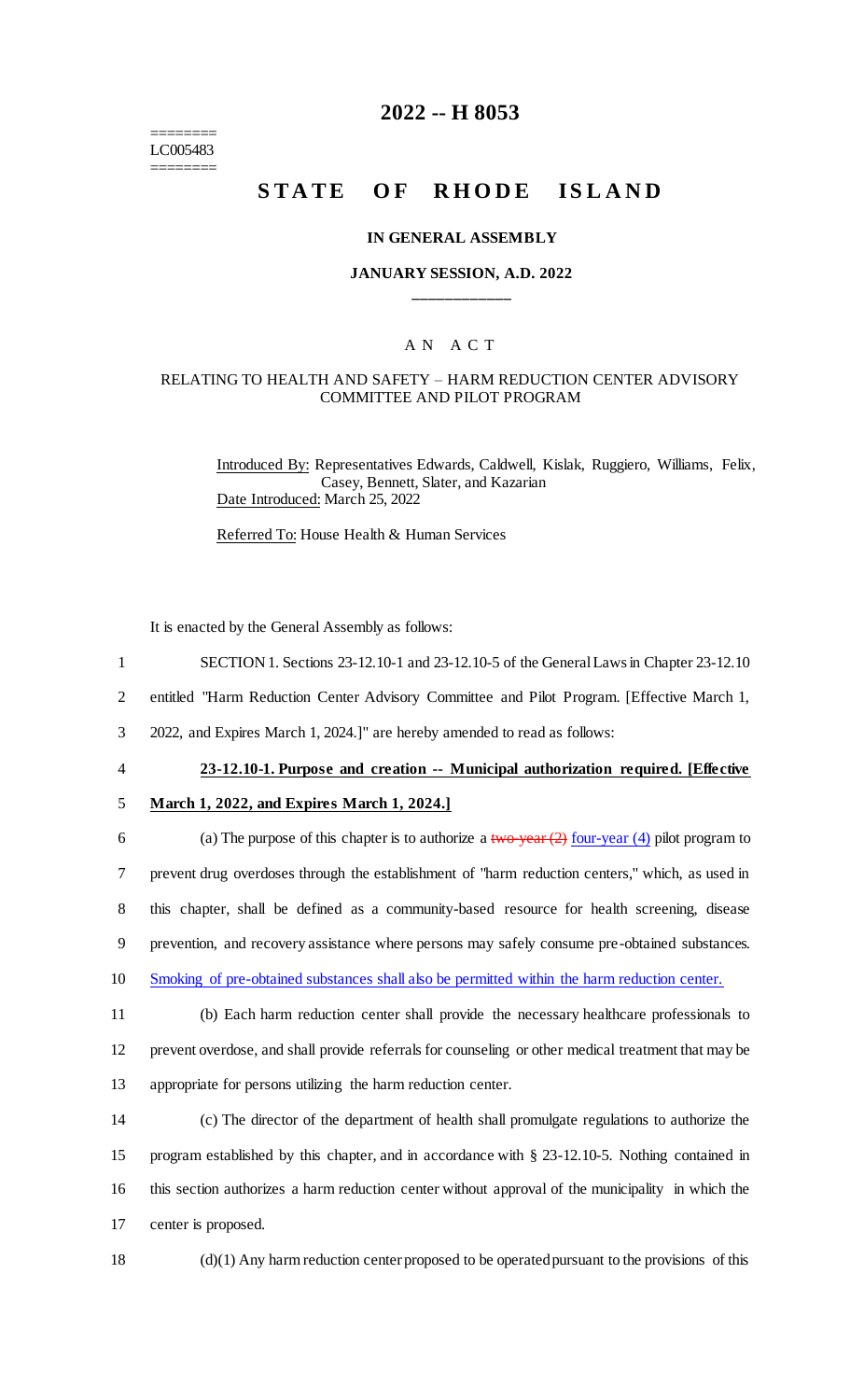chapter shall require municipal authorization and approval prior to opening or operating in any community within this state.

 (2) As used in this chapter, the term "municipal authorization and approval" means an express affirmative vote by the city or town council, or the equivalent governing body, of any municipality where a harm reduction center is proposed to be located, which affirmative vote approves:

(i) The opening and operation of the proposed harm reduction center;

 (ii) The exact location of the proposed harm reduction center, which shall include street address and plat and lot number or other applicable number as used by the municipality's tax assessor; and

 (iii) An express authorization as to the hours of operation of the proposed harm reduction center.

 (e) Each harm reduction center approved for operation pursuant to the provisions of this chapter shall cease operations on or before March 1, 2024 2026, unless an act of the general assembly expressly authorizes the continuation of the operation of the harm reduction center.

# **23-12.10-5. Promulgation of regulations. [Effective March 1, 2022, and Expires March 1, 2024.]**

- The director of the department of health shall promulgate regulations authorized by this 19 chapter no later than March 1, 2022. Provided, the director shall amend these regulations to the extent the director deems necessary after March 1, 2022, to address the smoking of pre-obtained substances.
- SECTION 2. Chapter 23-12.10 of the General Laws entitled "Harm Reduction Center Advisory Committee and Pilot Program. [Effective March 1, 2022, and Expires March 1, 2024.]" is hereby amended by adding thereto the following section:

## **23-12.10-6. Sunset.**

- 26 On or before January 31, 2026, the director of the department of health and the attorney general shall submit to the governor, the speaker of the house and the president of the senate,
- recommendations as to continuation of the provisions of this chapter, and unless extended by the
- general assembly, the provisions of this chapter shall sunset and expire on March 1, 2026.
- SECTION 3. This act shall take effect upon passage.

### ======== LC005483